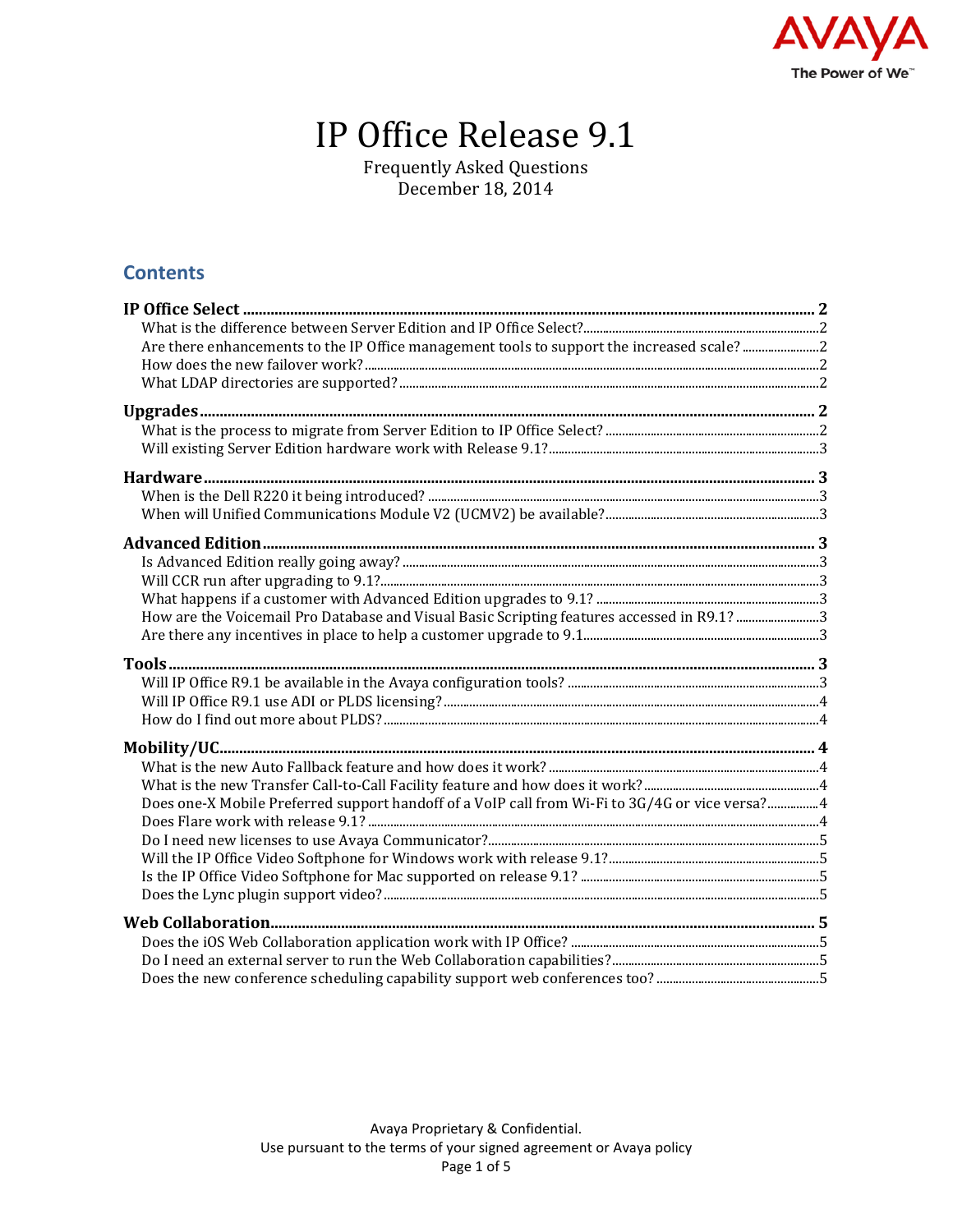

# <span id="page-1-0"></span>**IP Office Select**

#### <span id="page-1-1"></span>**What is the difference between Server Edition and IP Office Select?**

• Avaya IP Office Select is a unique combination of premium collaboration capabilities, enterprisegrade scale, resiliency, and security, and the simplicity of Avaya IP Office. It includes all the features of IP Office Server Edition plus incremental, enterprise grade functionality targeted at the mid-market customer with more sophisticated requirements.

#### <span id="page-1-2"></span>**Are there enhancements to the IP Office management tools to support the increased scale?**

• Server Edition Manager will support the larger scale of IP Office Select. In addition, the functionality of Web Manager is being significantly increased in IP Office R9.1 for both Server Edition and Standard Edition. For Server Edition, Web Manager delivers value added functionality such as LDAP user synchronization, in addition to user interface improvements, new filtering functionality, end user self-administration and support for an expanded set of configuration parameters.

#### <span id="page-1-3"></span>**How does the new failover work?**

- Location resilience is a new Select-only feature that allows the administrator to define a location (a group of H.323 extensions) and specify the fallback IP Office server for that group. This Location-based resilience overrides the system configuration. This flexibility now allows support for the following new resilient constructs:<br>
o Primary/Secondary phones fall ba
	- o Primary/Secondary phones fall back to one or more Expansions<br>
	o Expansion phones fall back to another Expansion
	- Expansion phones fall back to another Expansion

Configuration can be set-up so that only a subset of a node's H.323 phones are resilient (previous release had an all-or-nothing option). Phones not part of a Location with a fallback system defined set will follow the system fallback configuration. Supported phone models are 96x1, 96x0, and 16xx.

#### <span id="page-1-4"></span>**What LDAP directories are supported?**

- The following are the supported LDAP Servers:
	- o Active Directory 2008/2012
		- o OpenLDAP 2.4.21
		- o IBM Domino 7.0
		- o Novell eDirectory 8.8
		- o SunOne Directory/Java System Directory 6.3

# <span id="page-1-5"></span>**Upgrades**

#### <span id="page-1-6"></span>**What is the process to migrate from Server Edition to IP Office Select?**

• Migrating an existing Server Edition to IP Office Select will require the purchase of new PLDS IP Office Select migration software licenses. Avaya will have a migration quotation tool to assist partners in purchasing the correct set of PLDS migration licenses. This functionality is planned to be available in ASD and the One Source Configurator on February 9, 2015. Additional information is available by referring to Appendix B in the IP Office R9.1 Product Update / Offer document. Please contact your Avaya account representative for further details. For details on the technical aspects of performing the actual upgrade, please refer to technical documentation and the R9.1 technical bulletin.

> Avaya Proprietary & Confidential. Use pursuant to the terms of your signed agreement or Avaya policy Page 2 of 5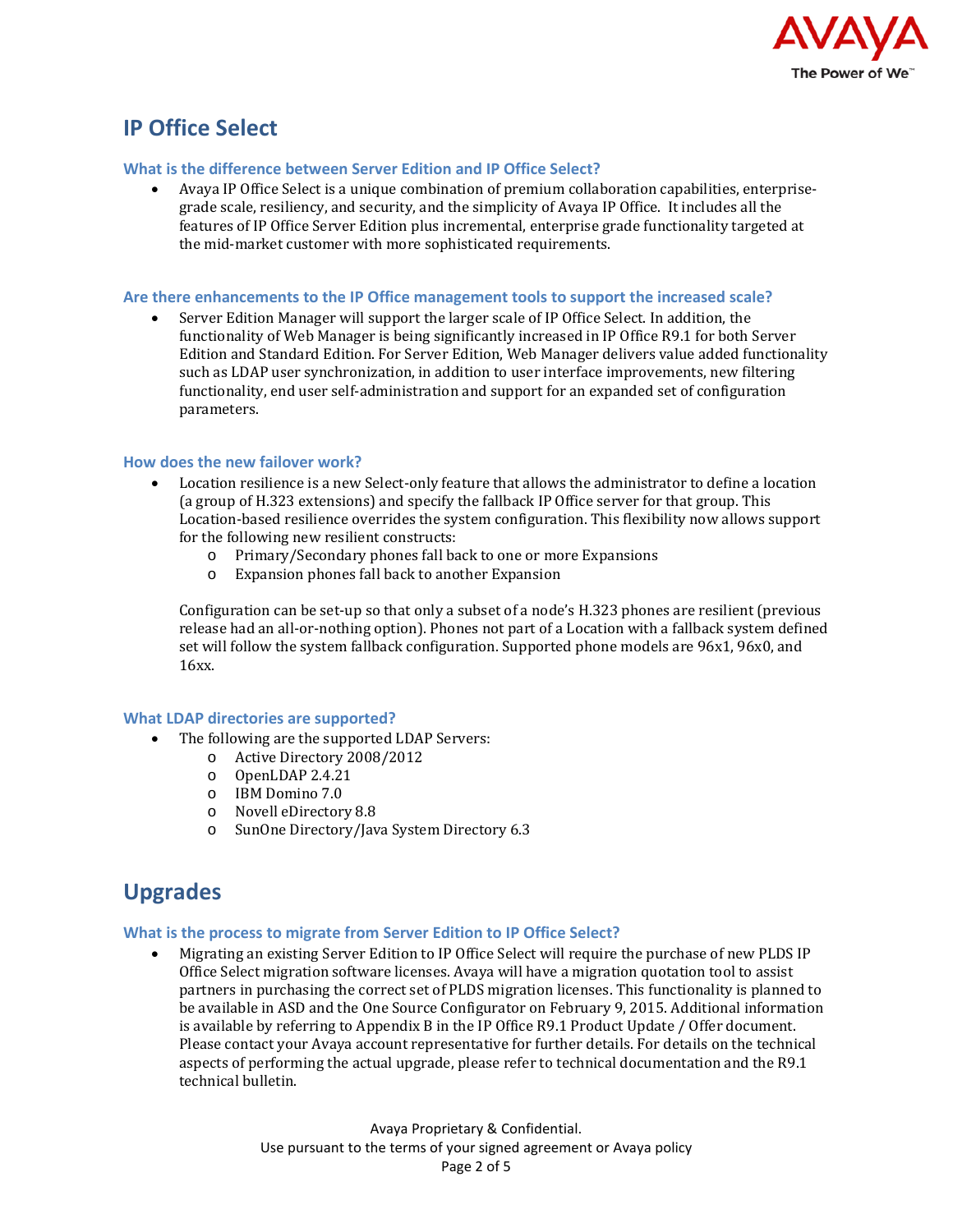

#### <span id="page-2-0"></span>**Will existing Server Edition hardware work with Release 9.1?**

• Yes. Note that the R9.1 capacity enhancements are dependent on the new Dell R620 server hardware (or OVA). See the capacity table in the IP Office R9.1 Product Update for additional details on the various Server Edition server capacities.

### <span id="page-2-1"></span>**Hardware**

#### <span id="page-2-2"></span>**When is the Dell R220 it being introduced?**

• As part of normal lifecycle management, the Dell R210 will be replaced by the R220 shortly after General Availability (GA) of IP Office R9.1. As the R220 is functionally and price equivalent to the Dell R210, the Dell R220 introduction will be seamless for Partners. Watch for future communications regarding exact phase-in dates.

#### <span id="page-2-3"></span>**When will Unified Communications Module V2 (UCMV2) be available?**

• UCM V2 is expected to be available in Distribution in March 2015. Note that UCM V1 will continue to be available through this period and will be supported with IP Office R9.1.

# <span id="page-2-4"></span>**Advanced Edition**

#### <span id="page-2-5"></span>**Is Advanced Edition really going away?**

• Yes – 9.0 will be the last release to support Advanced Edition

#### <span id="page-2-6"></span>**Will CCR run after upgrading to 9.1?**

• No. The CCR application is not compatible with release 9.1

#### <span id="page-2-7"></span>**What happens if a customer with Advanced Edition upgrades to 9.1?**

• Customers will continue to have the 8 ports of TTS and Contact Recorder enabled on their upgraded system. CCR will not function after the upgrade.

#### <span id="page-2-8"></span>**How are the Voicemail Pro Database and Visual Basic Scripting features accessed in R9.1?**

• In R9.1 Preferred Edition will now come with VM Pro Database and Visual Basic Scripting. TTS and Contact Store will need to be ordered separately.

#### <span id="page-2-9"></span>**Are there any incentives in place to help a customer upgrade to 9.1**

• Incentives are actively being worked. Details will be posted on the IP Office 9.1 Sales Toolkit when they become available.

### <span id="page-2-10"></span>**Tools**

#### <span id="page-2-11"></span>**Will IP Office R9.1 be available in the Avaya configuration tools?**

- Yes 9.1 will be available in ASD and A1S Configurator tool but not in EC Voice. Job aides are available for both ASD Training and the One Source Configurator tool at: <https://sales.avaya.com/en/general/a1s-job-aids>
- Additionally, standard IPOSS Services quoting is supported in EC-Services as well.

Avaya Proprietary & Confidential. Use pursuant to the terms of your signed agreement or Avaya policy Page 3 of 5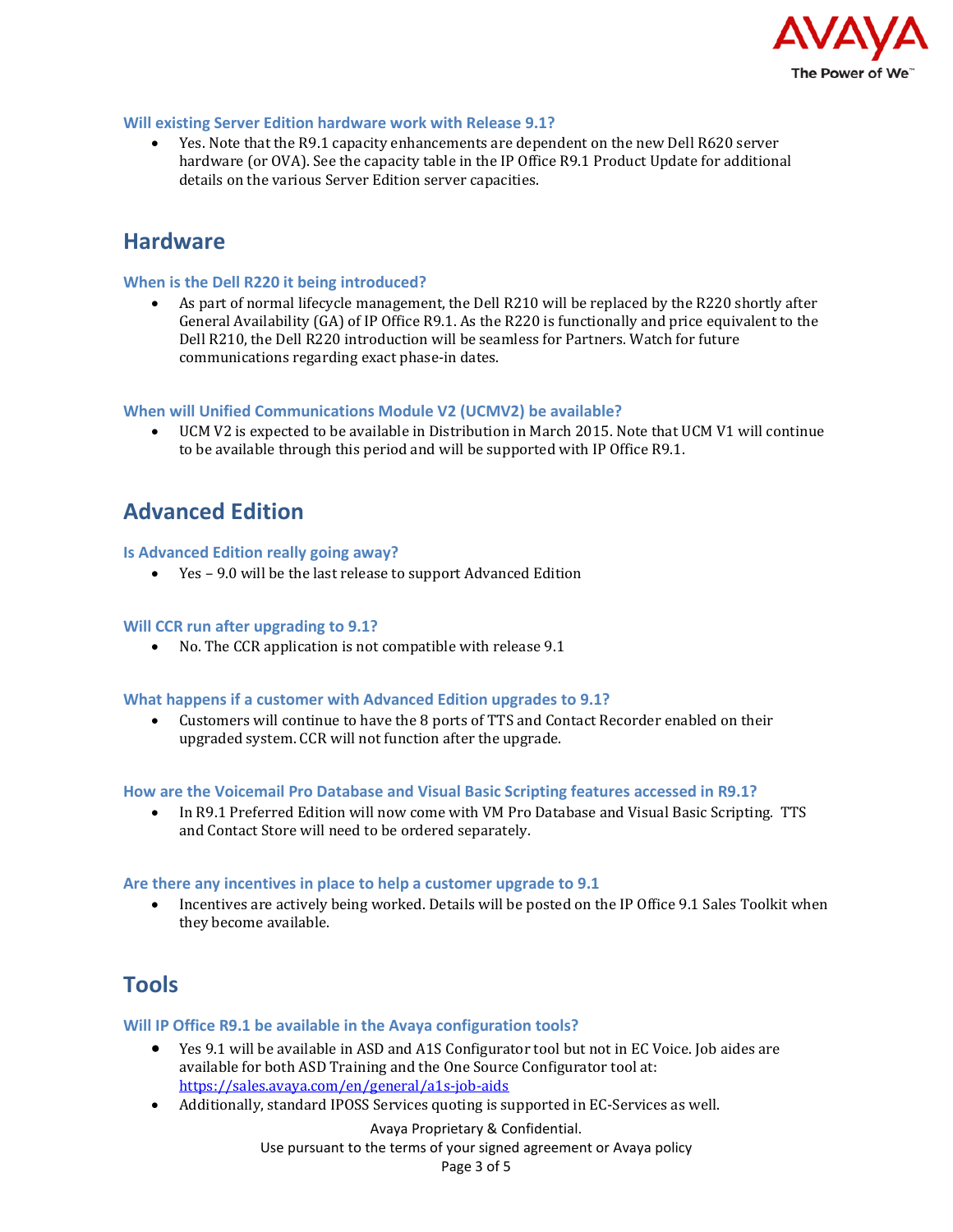

#### <span id="page-3-0"></span>**Will IP Office R9.1 use ADI or PLDS licensing?**

- Software licensing for IP Office R9.1 will remain predominantly in ADI, however there will be instances where PLDS licensing will be used. For new IP Office R9.1 quotes, the ASD and A1S configuration tools will default on licensing in the following manner:
	- o **ADI Licensing Scenarios**
		- Most Basic/Essential/Preferred/Server Edition deployments (same as R9.0)

#### o **PLDS Licensing Scenarios**

- **Essential and Preferred Edition in an Aura branch deployment (same as R9.0)**<br>Preferred and Server Edition when quoted with either IP Office Contact Center
- Preferred and Server Edition when quoted with either IP Office Contact Center or Avaya Contact Center Select (new to R9.1)
- All IP Office Select scenarios (new to R9.1)
- o In addition, there will be an option to configure any new Basic, Essential, Preferred, or Server Edition with PLDS licensing. (new to R9.1).
- o Please note that existing systems upgrading to R9.1 should purchase the upgrade license in the same license format that resides on their system.

#### <span id="page-3-1"></span>**How do I find out more about PLDS?**

• Answer: Here is the link to a PLD Job aid, under the License Software section <https://sales.avaya.com/en/general/a1s-job-aids> , see slide 4 for a link to great videos

## <span id="page-3-2"></span>**Mobility/UC**

#### <span id="page-3-3"></span>**What is the new Auto Fallback feature and how does it work?**

• When the call facility is set to VoIP and the Wi-Fi connection drops, the call facility will automatically switch to Mobile so that the *next call attempt* will be made using the mobile network instead. When the Wi-Fi connectivity resumes, the call facility switches back to VoIP/Wi-Fi. Note that this is not a seamless hand-off of an active call between the Wi-Fi and cellular networks.

#### <span id="page-3-4"></span>**What is the new Transfer Call-to-Call Facility feature and how does it work?**

This capability allows a mobile user to move an active call from one call facility to another. For example a 4G VoIP call can be moved to the desk phone or mobile phone call back. Calls can be transferred between any facility including VoIP (Wi-Fi/3G/4G), Call Back (Cellular, Home, other), and Desk phone. Note that all moves are implemented as 'blind transfers' and the far-end will hear a ring back while the transfer is in progress.

#### <span id="page-3-5"></span>**Does one-X Mobile Preferred support handoff of a VoIP call from Wi-Fi to 3G/4G or vice versa?**

• No. This capability is not included with release 9.1. It is being considered for a future release though.

#### <span id="page-3-6"></span>**Does Flare work with release 9.1?**

• No. Flare users must upgrade their clients to Avaya Communicator. There is no cost for the client.

Avaya Proprietary & Confidential. Use pursuant to the terms of your signed agreement or Avaya policy Page 4 of 5